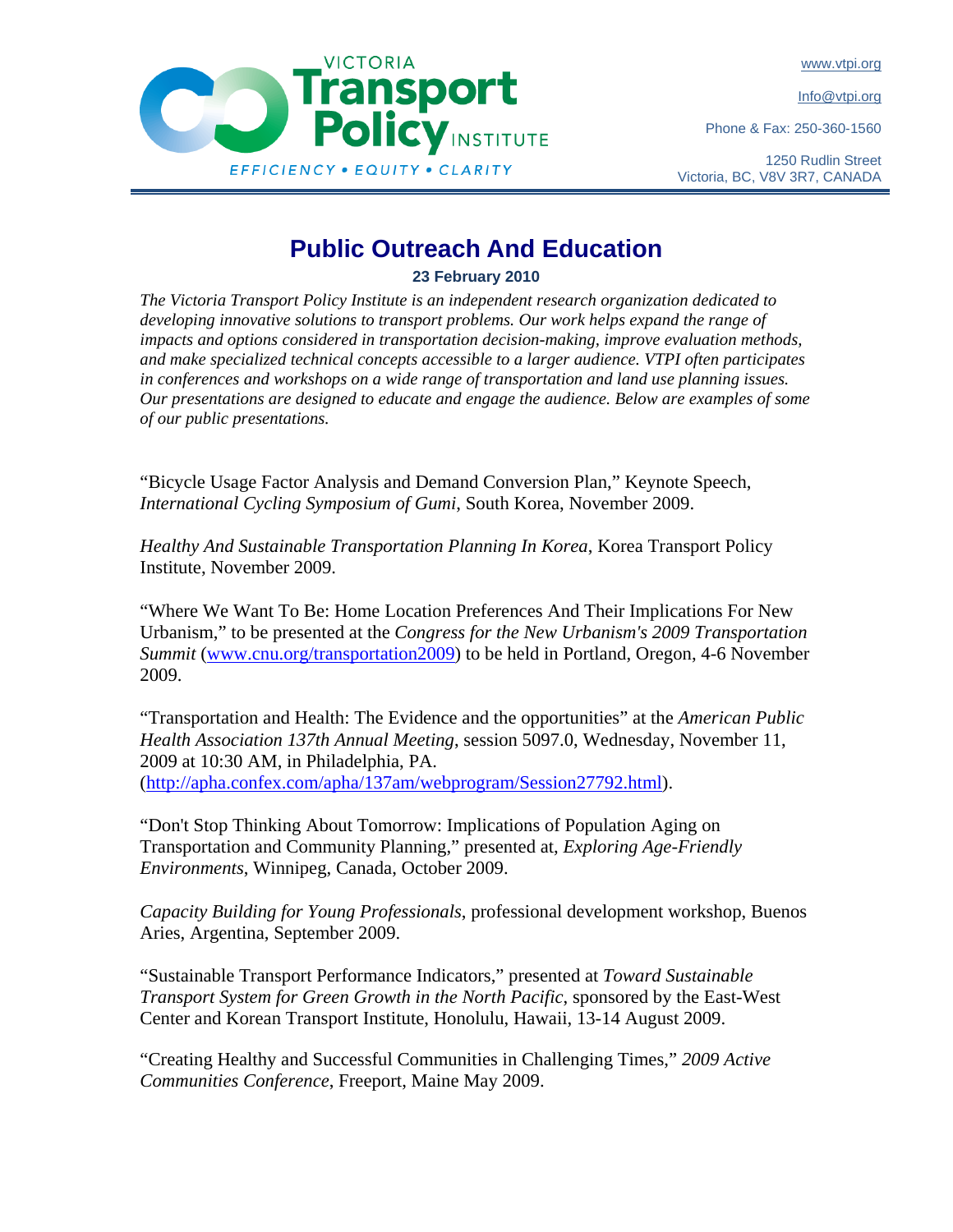## **Victoria Transport Policy Institute**

"Creating a Quality Transportation Experience," Keynote Speech, *Yellowstone Business Partnership Annual Conference*, May 2008, (www.yellowstonebusiness.org/datafiles/YBP\_Summer08\_ProofE.pdf).

"Evaluating Rail Transit Benefits," *Urban Rail Conference*, Sydney, Australia, March 2009.

*Evolving Cities: Sustainable Transport and Land Use Planning*, Brisbane, Australia, April 2009.

"Win-Win Emission Reduction Strategies," *US Mayor's Conference on Climate Change*, U.S. Conference of Mayors (www.usmayors.org), Seattle, Washington, 1 November 2007.

"Towards Sustainable Transportation," Keynote Speech, *Walk21 Conference* (www.walk21.com), Toronto, 3 October 2007.

"Win-Win Emission Reduction Strategies," presented at the Metropolis Symposium On Transportation and Air Quality, Seoul, Korea, 12 June 2007, (www.metropolis.org).

"Lessons from Katrinia and Rita: What Major Disasters Can Teach Transportation Planners," Keynote Presentation, *National Conference on Disaster Planning for the Carless Society*, New Orleans, 8-9 February 2007.

 "Energy and Environment: Implications For Urban Transportation Policy And Planning," presented at *Future of Urban Transportation* Eno Foundation Forum (www.enotrans.com); at www.vtpi.org/energy\_env.pdf.

"Parking Management Best Practices," American Planning Association Workshop, 5 Nov. 2006.

"Economic Value of Walking; Keynote Address," *Walk 21*, Christchurch, New Zealand, 3 Nov. 2006.

"Quality Transit: Evaluating The Benefits; Keynote Address," *City and County of Honolulu Transit Symposium*, Honolulu, Hawaii, 5 October 2005.

"Mobility As A Prestige Good: Implications for Transport Policy and Planning," *AutoConsequences: Automobilization and its Social Implications*, Traffic Safety Project, Simon Fraser University, Vancouver, Canada, (www.sfu.ca/traffic-safety/events.html), 6 October 2006.

"Mobility Management: Innovative Management Strategies To Transport Problems," *First International Conference on Citizens and Mobility Management* (www.congresomovilidad.com/eng/welcome.htm), September 25-27, Madrid, Spain.

"Parking Management Best Practices" and "Using Parking Strategies to Manage Traffic in Transit Oriented Development," *ITE Annual Meeting* (www.ite.org), Milwaukee, August 2006.

"How to Evaluate Travel Demand Programs Taking Into Account Their Multiple Benefits," plenary address, *Southern Africa Transport Conference*, Pretoria, South Africa, 11 July 2006.

"Dialogue Panel – Energy: Location Action, Global Impact," *World Urban Forum III* (www.unhabitat.org/wuf), Vancouver, Canada, 22 June 2006.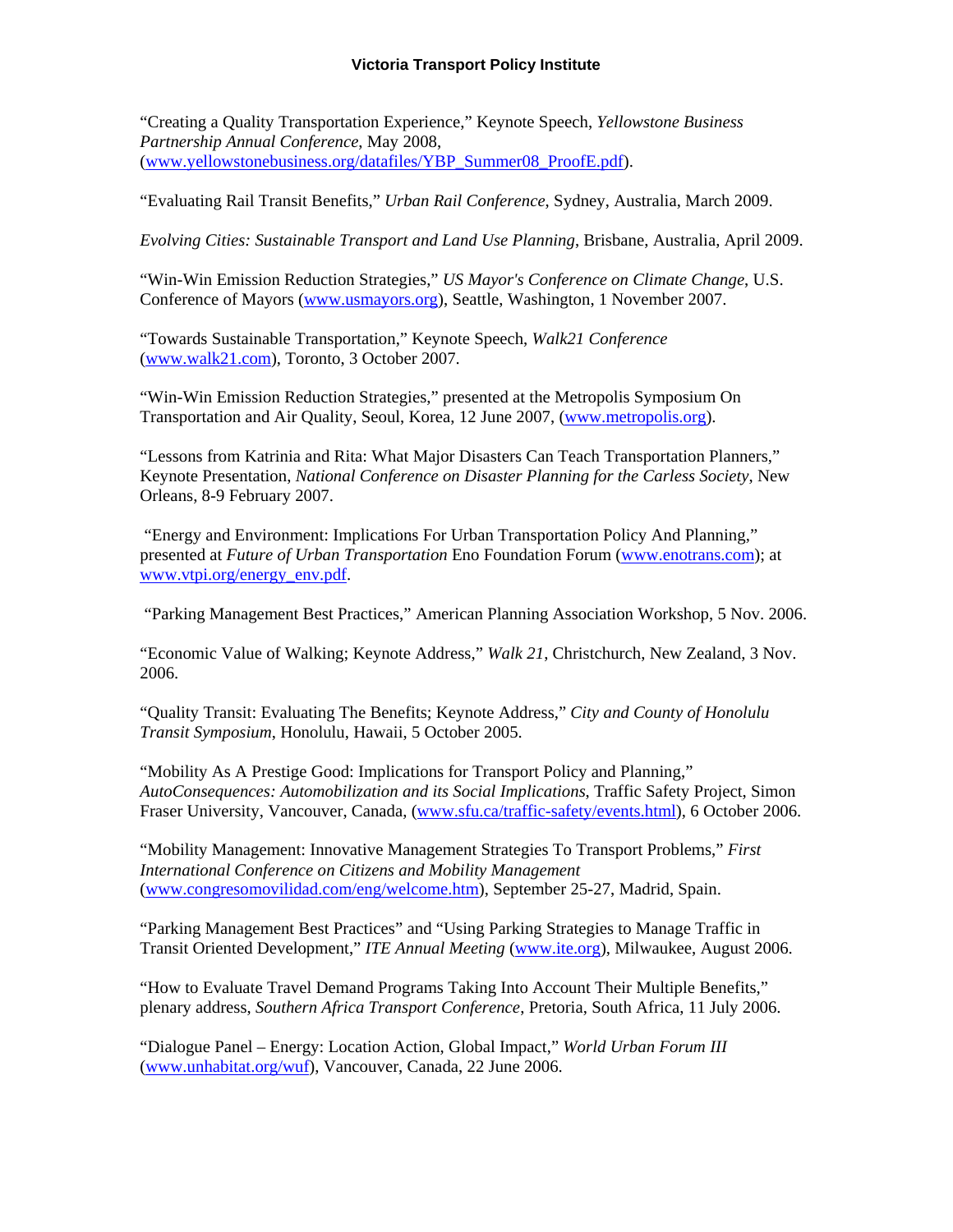"Cities Connect: How Urbanity Helps Achieve Social Inclusion Objectives," presented at the *Metropolis Conference* (www.metropolis.org), 15 June 2006, Toronto, Canada; at www.vtpi.org/citiesconnect.pdf.

"Innovative Transit Solutions," *Bringing Transit Home: Dalhousie School of Planning Annual Conference*, Halifax, Nova Scotia, 9-10 February 2006.

"Pricing as a Tool for Demand Management," "The Future Isn't What It Used to Be," "Mobility Management Traffic Safety Impacts," and "Learning from Katrina and Rita: What Worked, What Didn't?," *Transportation Research Board 85<sup>th</sup> Annual Meeting* (www.trb.org), Washington DC, February 2006.

"Strategies for Healthy Transport," *Healthy Rural Roads Project*, Eureka, California, 8 December 2005.

"Technology and Future Trail Use," Plenary Speech, Trails and Pathways National Symposium, Alberta Recreation and Parks Association (www.arpaonline.ca) Edmonton, Alberta, 14 October 2005.

"Reinventing Transportation," Kentucky Transportation Center 2005 Conference (www.ktc.uky.edu), 13 October 2005.

Pay-As-You-Drive Vehicle Insurance implementation workshop, sponsored by the Institute for Traffic and Transport, Logistics and Spatial Development, TNO Inro (www.inro.tno.nl) and the League of Insurance Companies, Delft, The Netherlands, February 17, 2005.

"Practical Indicators of Sustainable Transport Planning," and "Mobility Management as a Traffic Safety Strategy," Trivector Workshop, Stockholm, Sweden, February 16, 2005.

"The Future Isn't What It Used To Be," and "Comprehensive Evaluation of Transportation Impacts," Norwegian Institute of Transport Economics (www.toi.no), Oslo, February 14, 2005.

"Win-Win Transportation Solutions," *IMPACT Seminar*, held in Klinta, Sweden, sponsored by Lund University (Sweden) and the University of Leeds (UK), February 10-11, 2005.

"Keynote Speech," *Transportation And Community Building*, Community Challenges, sponsored by Orange County, Florida, January 28, 2005.

"Comprehensive Evaluation of Rail Transit Benefits," *Building Livable Communities With Transit: Rail~Volution* (www.railvolution.com), Los Angeles, 21 September 2004.

"Parking Management Best Practices" presented at the *Parking Summit*, sponsored by Uptown Partnership (www.uptownpartnership.org), San Diego, California, 18 September 2004.

"Healthy Community Planning: Integrating Public Health Objectives in Transportation and Land Use Planning," presented at the 29<sup>th</sup> Annual *National Wellness Conference*, sponsored by the National Wellness Institute at the University of Wisconsin at Stevens Point (www.nationalwellness.org), 12 July 2004.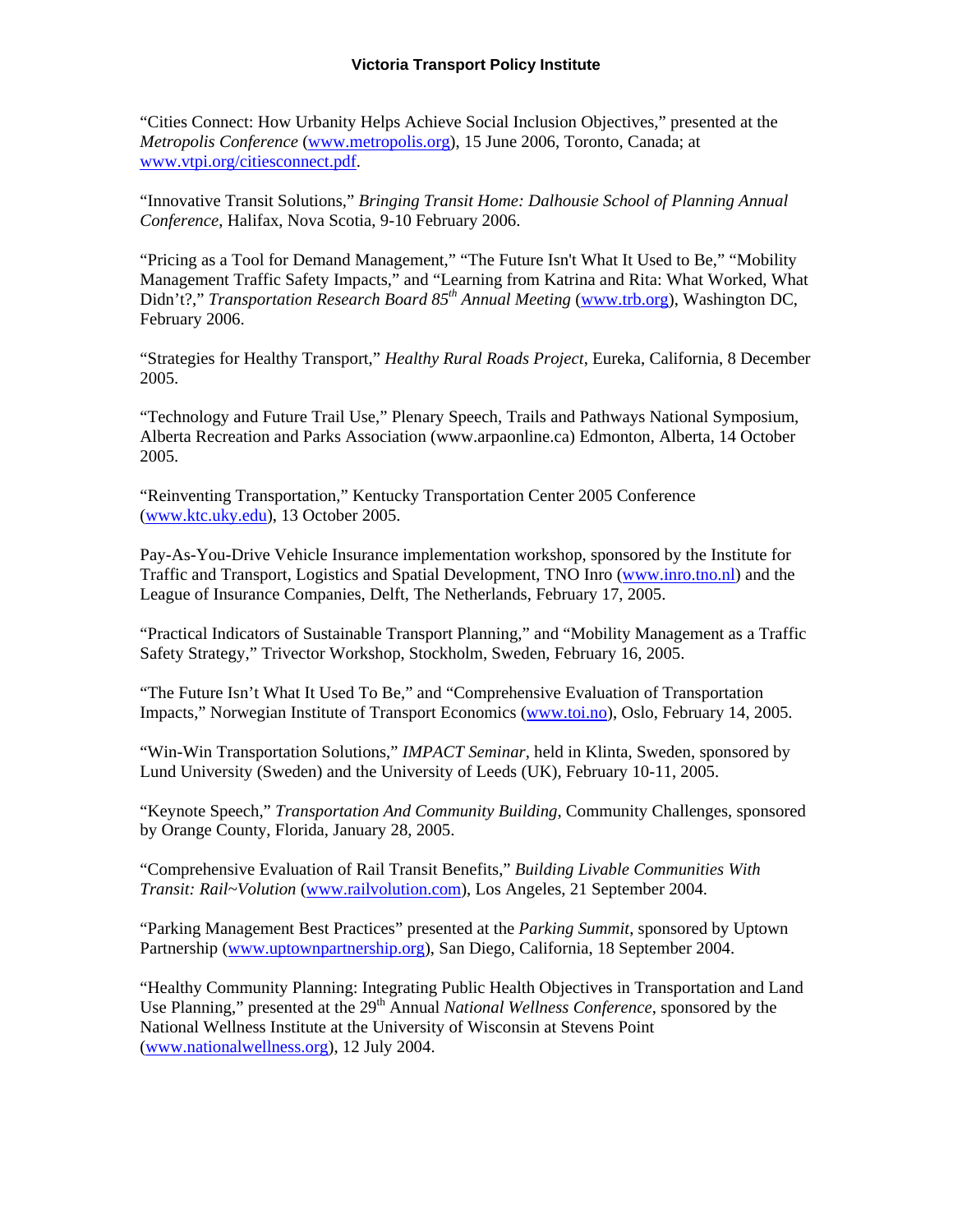"Win-Win Transportation Solutions," presented at *Shifting Gears: Sustainable Mobility for Western Communities*, Sponsored by Climate Change Central (www.climatechangecentral.com) of Environment Canada, Edmonton, Alberta, 16 June 2004.

"Pay-As-You-Drive Pricing: Innovative Strategy Proposed to Increase Insurance Affordability and Reduce Uninsured Driving," presented at the *Casualty Actuarial Society Spring Meeting* (www.casact.org), 17 May 2004.

"Congestion Management Best Practices," Washington DC Downtown Congestion Management Task Force, Washington DC, 6 May 2004.

"TDM and Planning: Best Practices," Travel Smart Program, Melbourne, Australia, 24 November 2003.

"Valuing Non-Motorized Transport," presented at the Connecting Cycling Conference, 20 November 2003, Canberra, Australia (www.bfa.asn.au/conference/index.htm).

"Sustainable Mobility: Reducing Car Use through TDM and Least-Cost Planning," presented at the *Institute for Sustainable Futures*, Sydney, Australia, 19 November 2003

"TOD Parking Management: Balance Between Transit and TOD Parking," *Rail~Volution* (www.railvolution.com), Atlanta, Georgia, 13 September 2003.

"Transit Supportive Policies: Mobility Management and Smart Growth To Increase BRT Ridership and Efficiency," presented at the Seminario Internacional Sobre Las Implicaciones Del Provecto De Corredores Ecxlusivos Para El Transporte Publico De La Ciudad De Mexico (International Seminar On Dedicated Busways In Mexico City), 3 September 2003.

"The Great Debate: Smart Growth Pro and Con," debate with Wendell Cox, *2nd Urban Streets Symposium*, Transportation Research Board (www.trb.org), Anaheim, California, 30 July 2003.

"Mobility Management as a Transport Safety Strategy," *Safe Non-Motorized Traffic: Planning, Evaluation, Behavioural, Legal & Institutional Issues*, ICTC Workshop (International Cooperation on Theories and Concepts in Traffic Safety, www.ictct.org), 13 June 2003.

 "Sustainable Transportation and Land Use Planning," *Winnipeg Town Hall Discussion*, sponsored by the Winnipeg Civic Environmental Committee (www.winnipegcec.org), 30 May 2003.

"Economic Value of Walkability," *Walk21 VI: Health, Equity & Environment*, Fourth International Conference on Walking in the  $21<sup>st</sup>$  Century (www.walk21.com), 1 May 2003.

"Pay-As-You-Drive Vehicle Insurance," *Forum for Business and Environment*, Salem, Oregon sponsored by the Oregon Environmental Council (www.orcouncil.org), 28 January 2003.

Various presentations to government agencies and private insurance officials concerning the feasibility of implementing Pay-As-You-Drive vehicle insurance and other transport market reforms in the Netherlands, sponsored by the Institute for Traffic and Transport, Logistics and Spatial Development, TNO Inro (www.inro.tno.nl), Delft, The Netherlands, July 1-3, 2002.